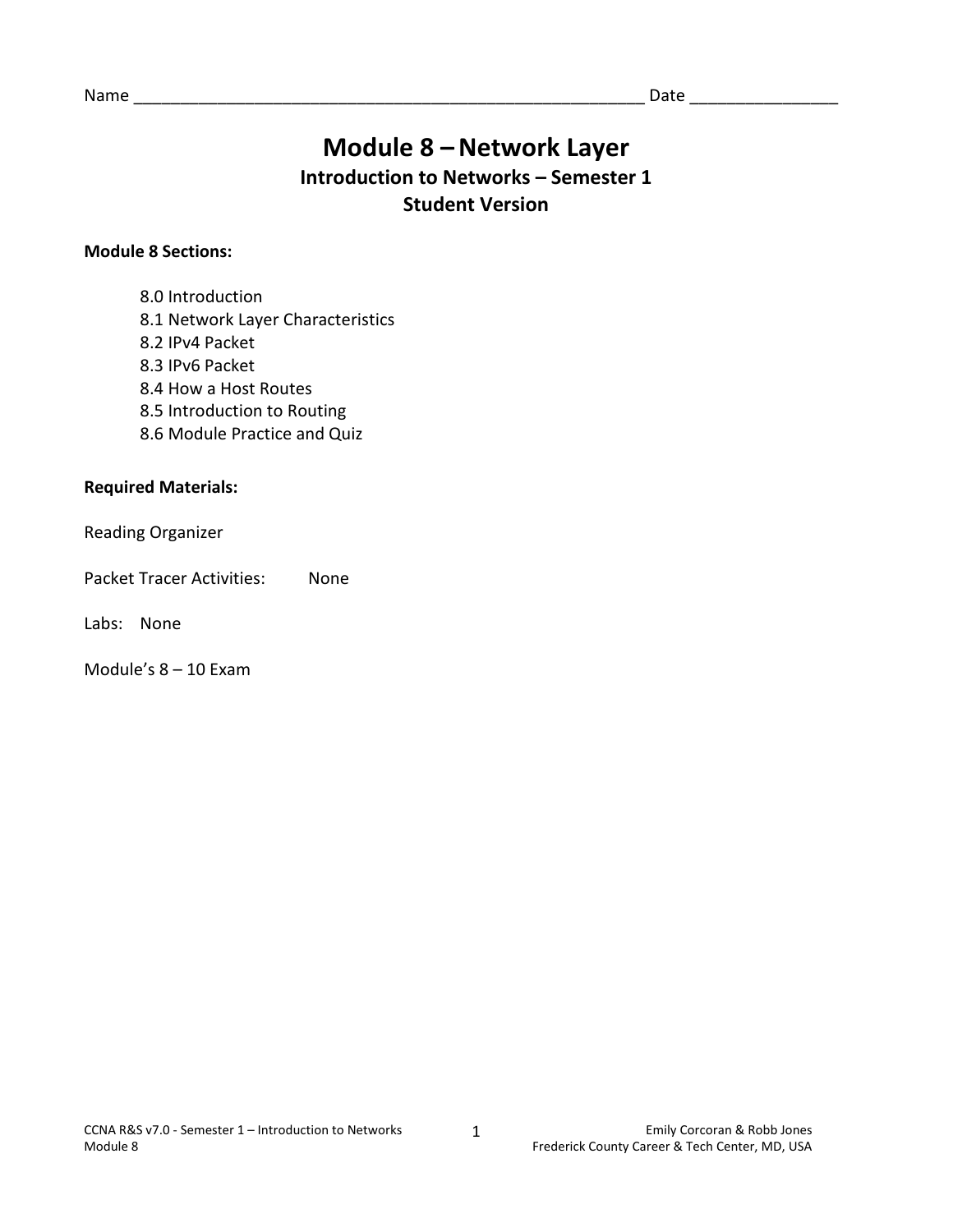Page intentionally left blank.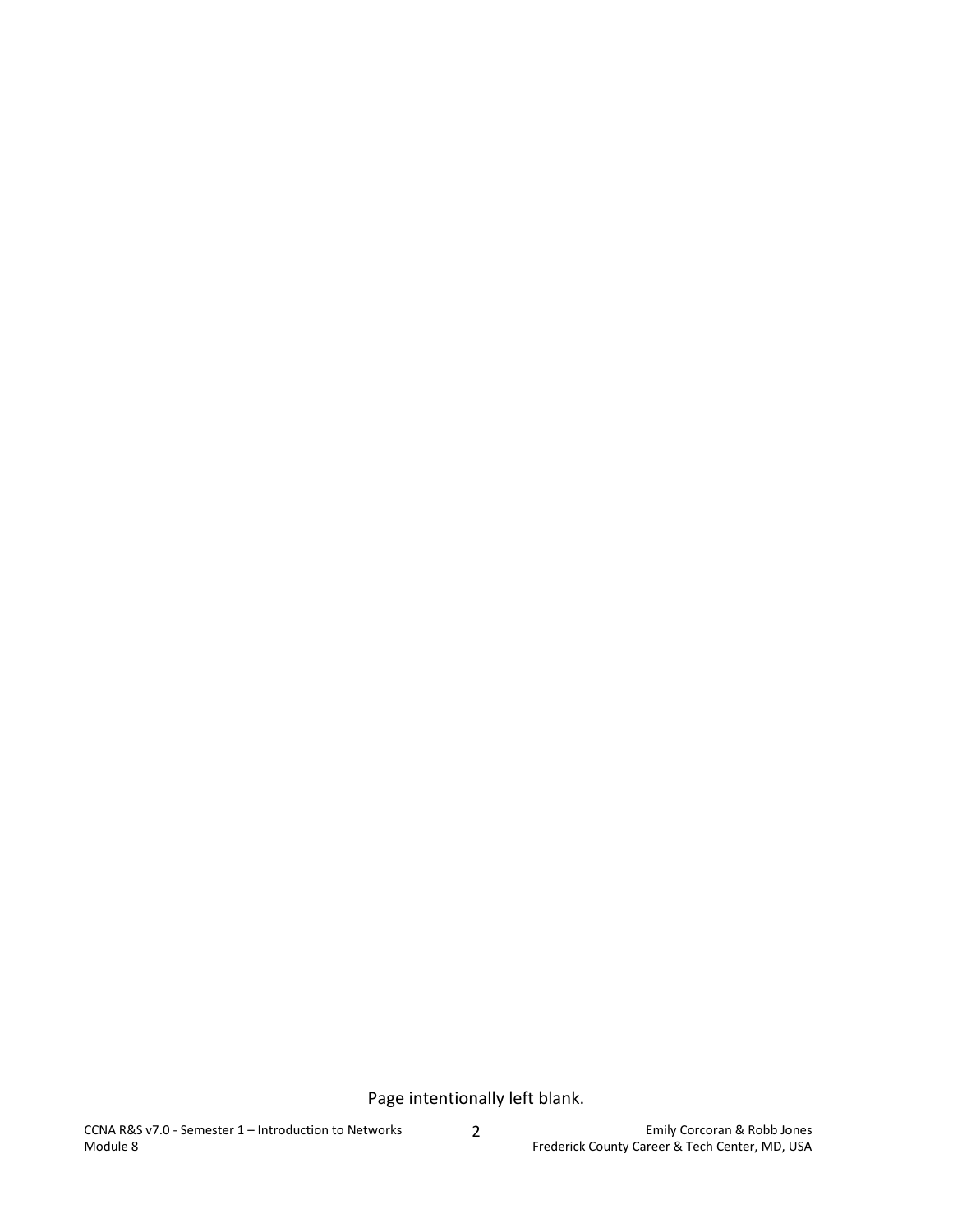## **Module 8 - Ethernet Switching Introduction to Networks – Semester 1 Student Version**

**Note**: The Reading Organizer has weighted scoring. Any question with the word **explain**, **define, or describe** in it is expected to have a longer answer and is worth two points each.

## **After completion of this chapter, you should be able to:**

- Explain how the network layer uses IP protocols for reliable communications.
- Explain the role of the major header fields in the IPv4 packet.
- Explain the role of the major header fields in the IPv6 packet.
- Explain how network devices use routing tables to direct packets to a destination network.
- Explain the function of fields in the routing table of a router.

## **8.1 Network Layer Characteristics**

1. The \_\_\_\_\_\_\_\_\_\_\_\_\_\_\_\_\_\_\_\_\_\_layer, or OSI Layer 3, provides services to allow end devices to exchange data across networks.

2. To accomplish end-to-end communications across network boundaries, network layer protocols perform four basic operations. List and describe the four basic operations.

a.  $\overline{a}$  $b.$ 

 $c.$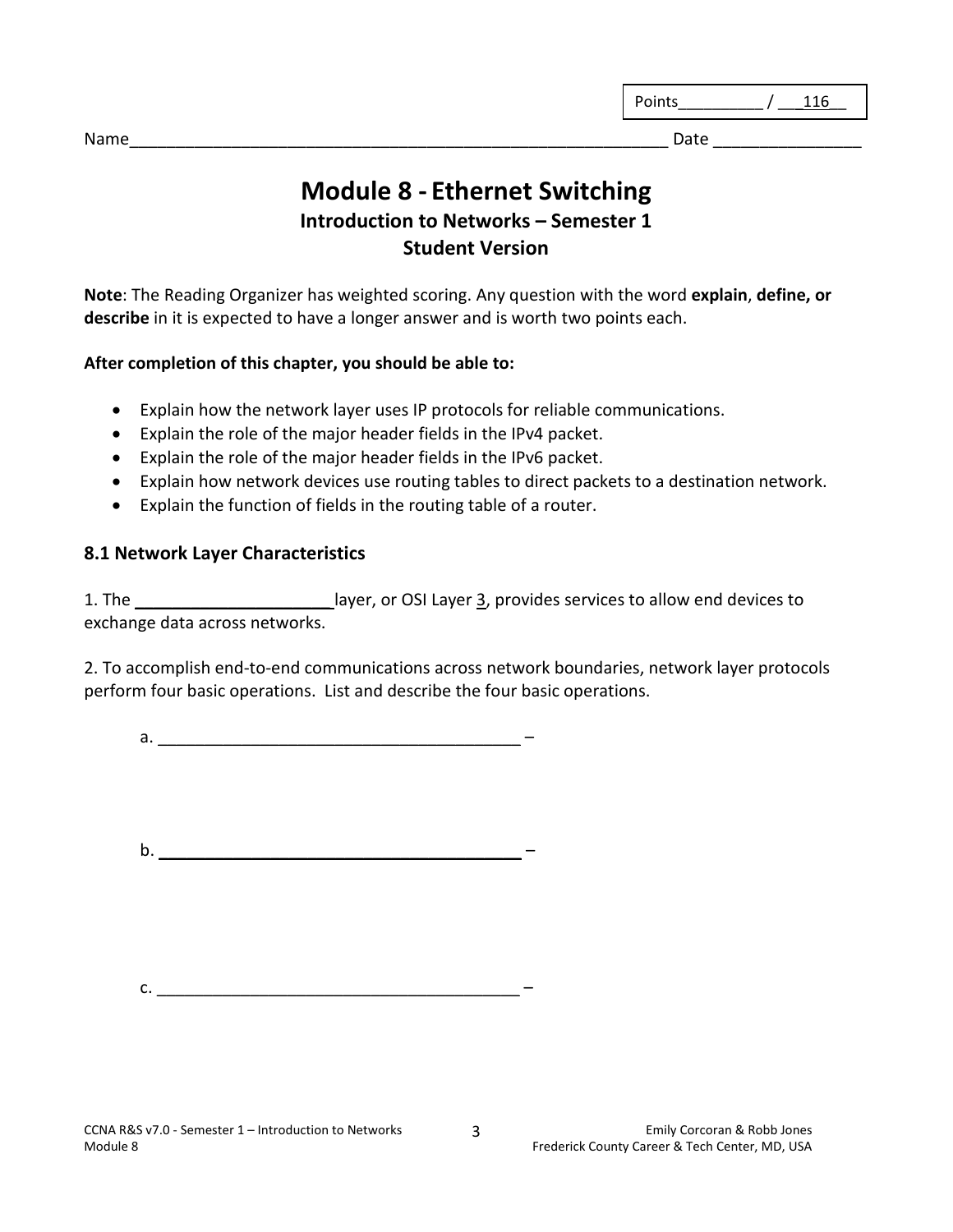



3. Write in the encapsulation steps that occur in the OSI model layers 1 through 4.

- 4. The process of encapsulating data layer by layer enables the services at the different layers to **EXECUTE:** And and **EXECUTE:** and **EXECUTE:** without affecting the other layers.
- 5. IP was designed as a protocol with low overhead. What does IP provide?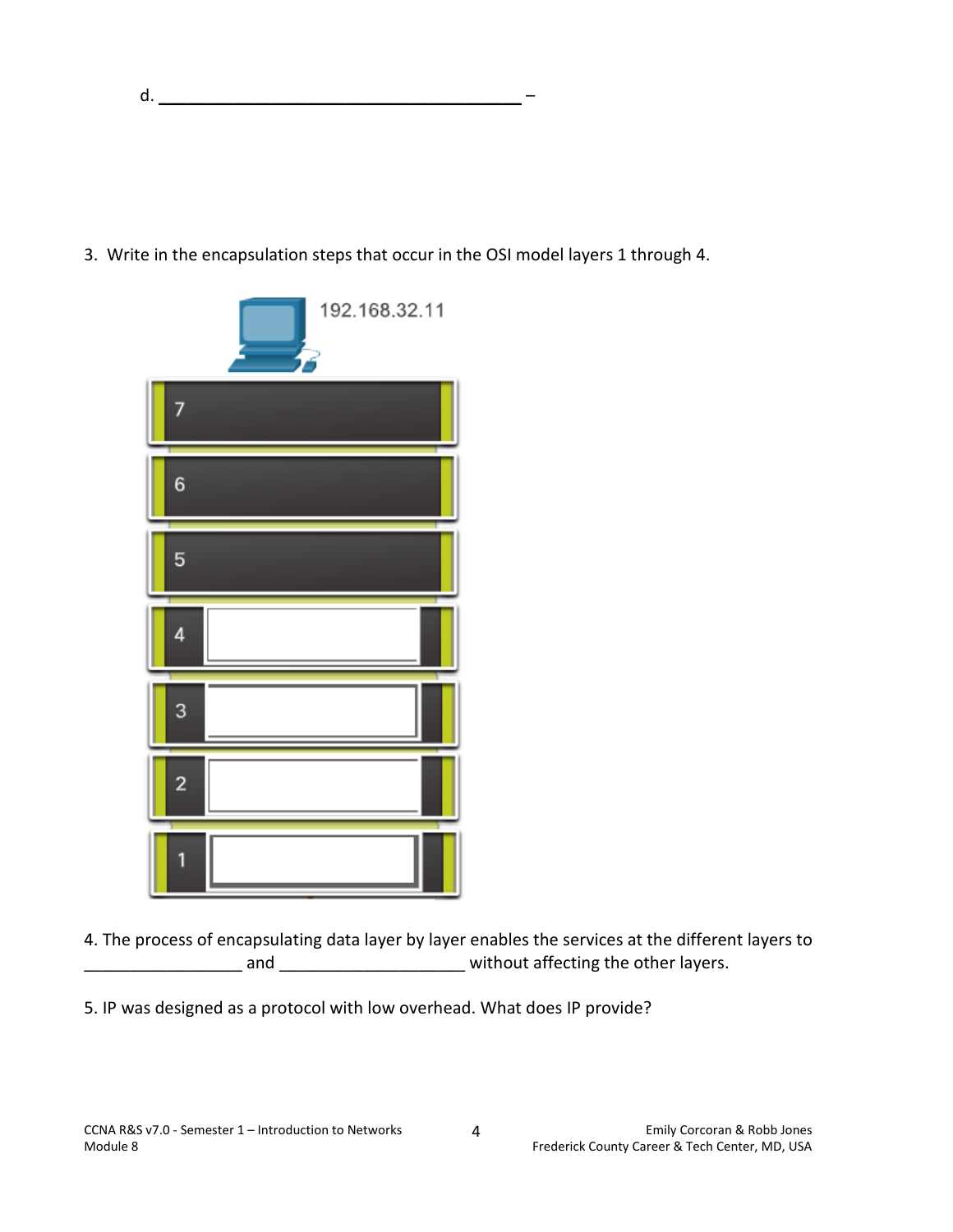6. The IP protocol was not designed to track and manage the flow of packets. What handles these functions?

7. List and describe the basic characteristics of IP.

a. \_\_\_\_\_\_\_\_\_\_\_\_\_\_\_\_\_\_\_\_\_\_\_\_\_\_\_\_\_\_\_\_\_\_\_\_\_\_\_ –

b. \_\_\_\_\_\_\_\_\_\_\_\_\_\_\_\_\_\_\_\_\_\_\_\_\_\_\_\_\_\_\_\_\_\_\_\_\_\_\_ –

c. \_\_\_\_\_\_\_\_\_\_\_\_\_\_\_\_\_\_\_\_\_\_\_\_\_\_\_\_\_\_\_\_\_\_\_\_\_\_\_ –

8. IP is connectionless, explain.

9. As an unreliable network layer protocol, IP does not guarantee that all sent packets will be received.

10. Unreliable means that IP does not have the capability to manage and recover from \_\_\_\_\_\_\_\_\_\_\_\_\_\_\_\_\_\_\_\_ or \_\_\_\_\_\_\_\_\_\_\_\_\_\_\_\_\_ packets.

11. If out-of-order packets are delivered, or packets are missing, how is this resolved?

12. In the TCP/IP protocol suite, how is reliability handled?

13. The OSI \_\_\_\_\_\_\_\_\_\_\_\_\_\_\_\_\_\_\_\_\_\_\_\_\_\_\_\_\_\_\_\_\_layer is responsible for taking an IP packet and preparing it for transmission over the communications medium.

14. What is the major characteristic of the media a network is using that the network layer considers?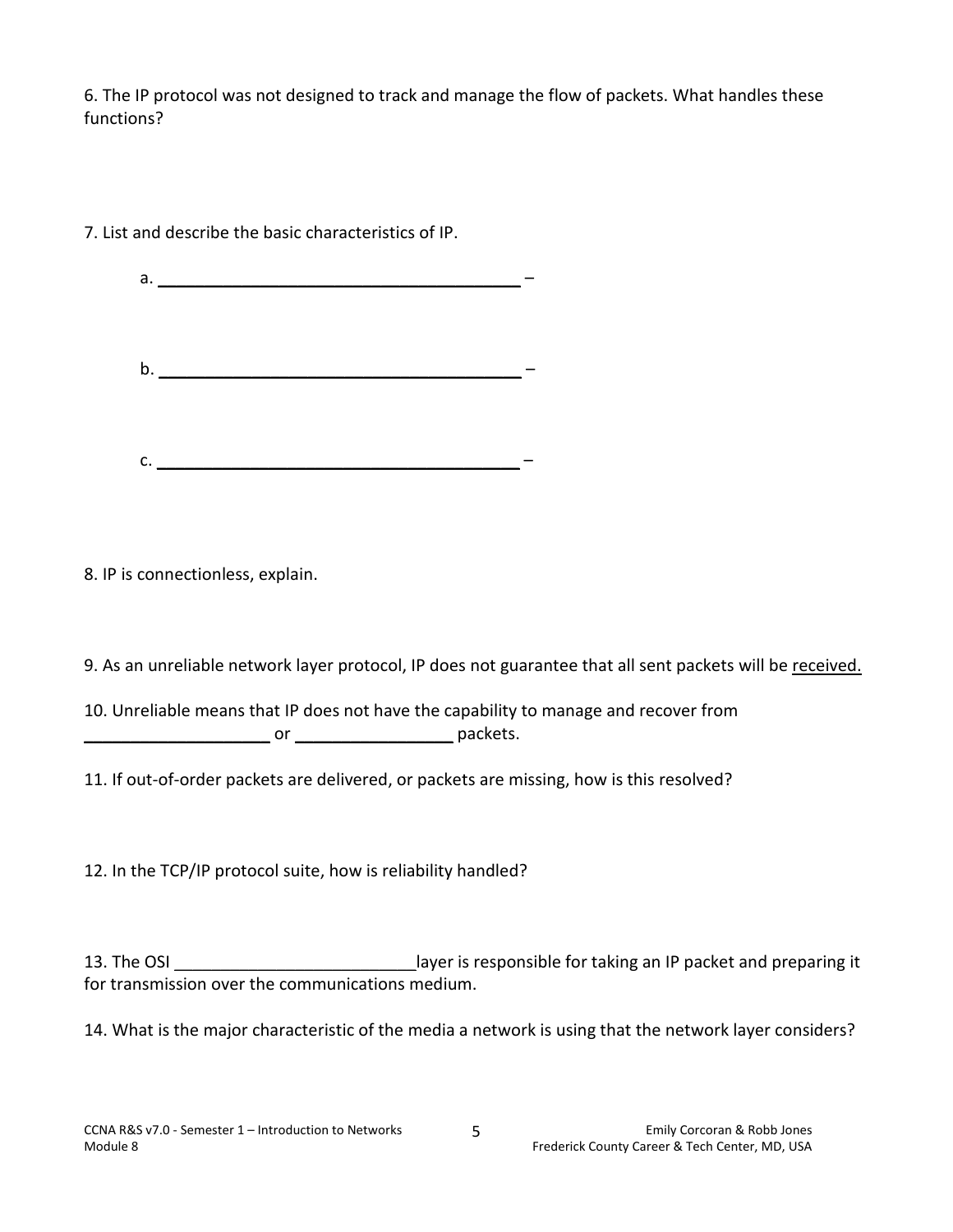15. In some cases, an intermediate device, usually a router, must split up an IPv4 packet when forwarding it from one medium to another medium with a smaller MTU. What is this process is called?

## **8.2 IPv4 Packet**

16. The \_\_\_\_\_\_\_\_\_\_\_\_\_\_\_\_\_\_\_\_\_\_\_\_\_\_\_ is used to ensure that this packet is delivered to its next stop on the way to its destination end device.

17. List the significant fields in the IPv4 header.

| a.            |  |  |
|---------------|--|--|
| b.            |  |  |
| c.            |  |  |
| d.            |  |  |
| $\mathsf{e}.$ |  |  |
| f.            |  |  |
| g.            |  |  |

18. What are the two most commonly referenced fields in the IPv4 packet header?

## **8.3 IPv6 Packet**

- 19. List and describe the three major issues IPv4 has.
	- a.  $\frac{1}{2}$   $\frac{1}{2}$   $\frac{1}{2}$   $\frac{1}{2}$   $\frac{1}{2}$   $\frac{1}{2}$   $\frac{1}{2}$   $\frac{1}{2}$   $\frac{1}{2}$   $\frac{1}{2}$   $\frac{1}{2}$   $\frac{1}{2}$   $\frac{1}{2}$   $\frac{1}{2}$   $\frac{1}{2}$   $\frac{1}{2}$   $\frac{1}{2}$   $\frac{1}{2}$   $\$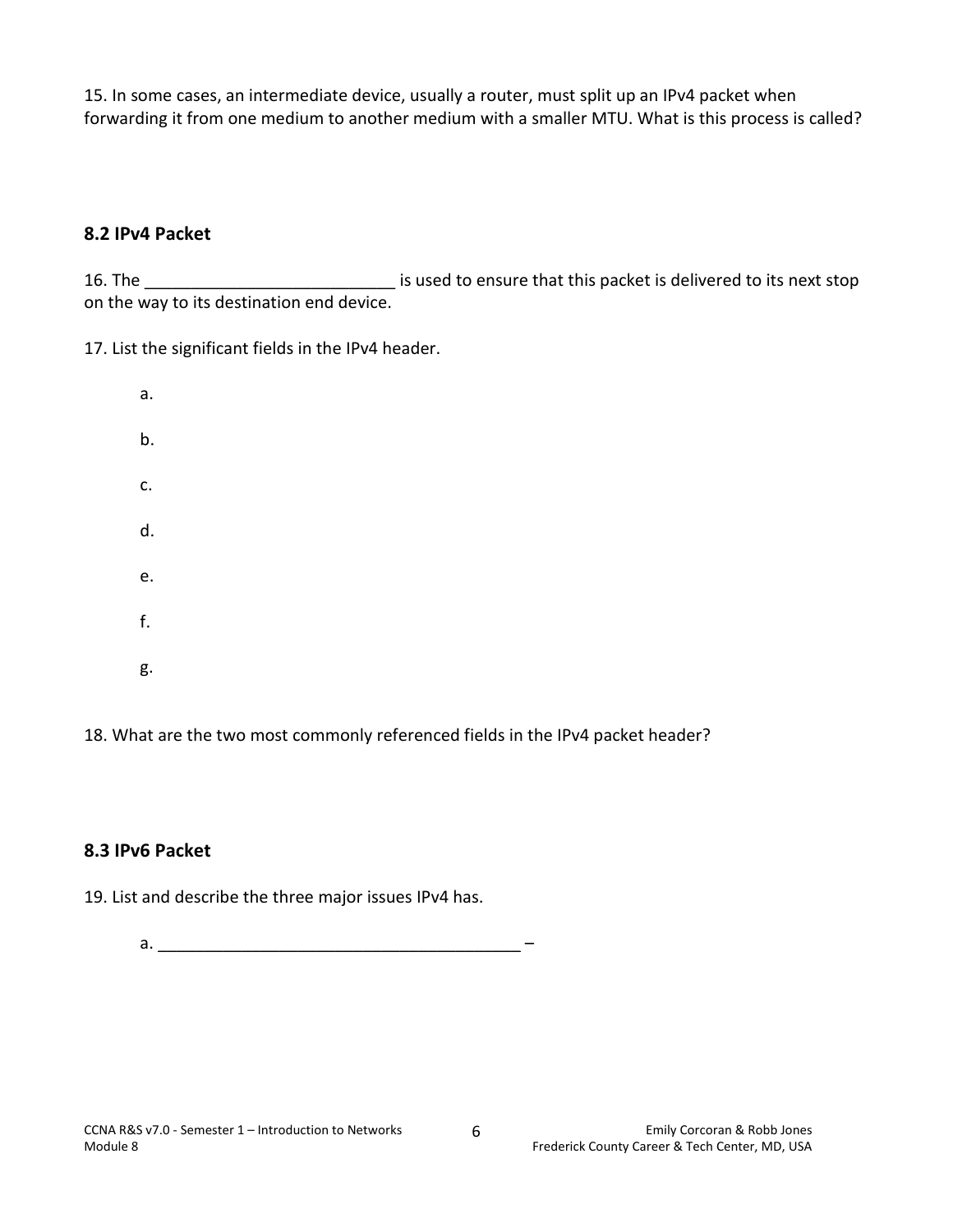| b |  |  |  |
|---|--|--|--|
|   |  |  |  |
|   |  |  |  |
|   |  |  |  |
|   |  |  |  |
|   |  |  |  |
| C |  |  |  |

20. Lis and describe the improvements that IPv6 provides.

| a. |  |
|----|--|
|    |  |
|    |  |
|    |  |
| b. |  |
|    |  |
|    |  |
|    |  |
| c. |  |

21. How many unique addresses does a 32-bit IPv4 address space provides?

22. How many unique addresses does IPv6 address space provides?

23. What is one of ther major design improvements of IPv6 over IPv4?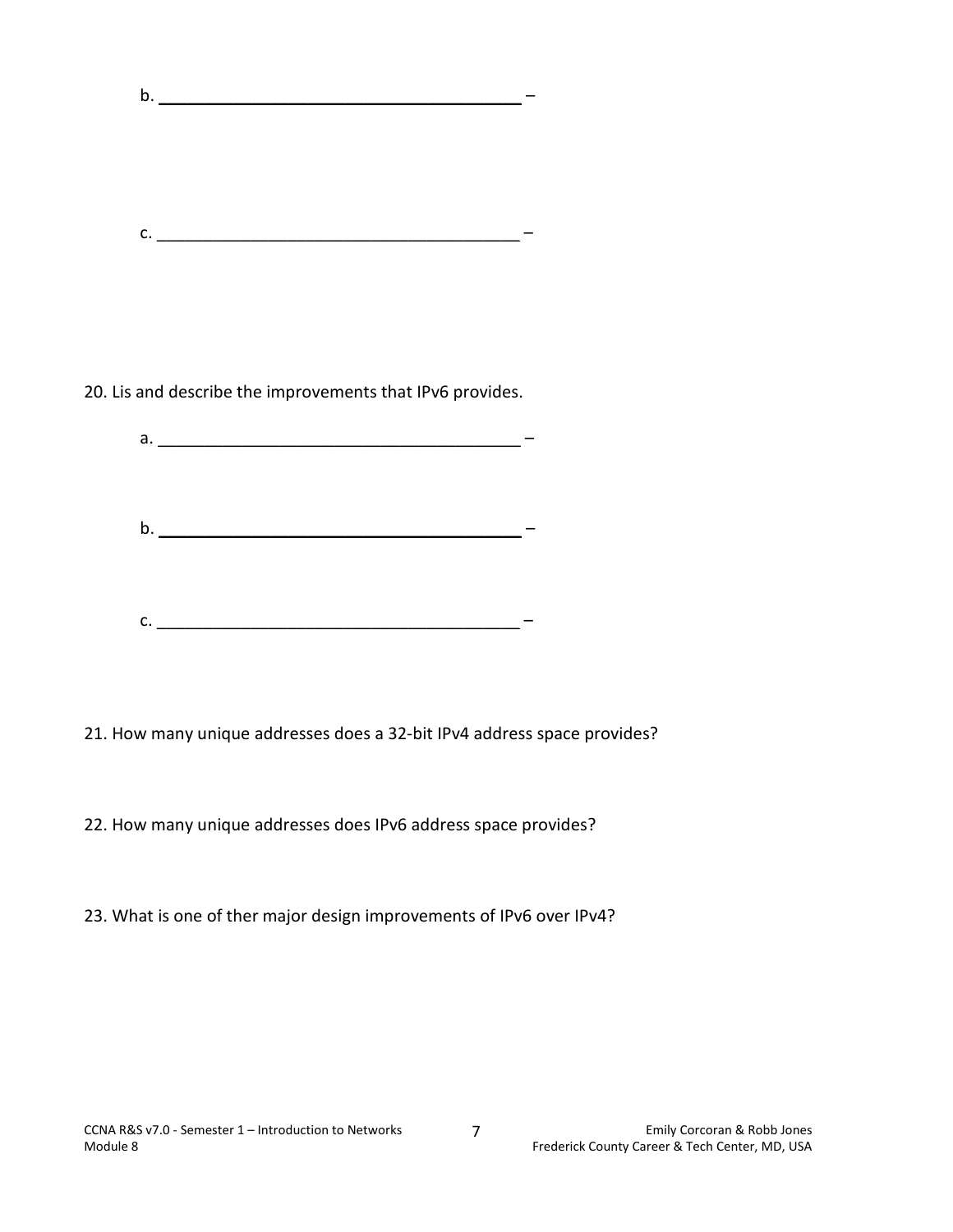24. List the fields in an IPv6 packet header.

| а.                                |                      |
|-----------------------------------|----------------------|
| b.                                |                      |
| c.                                |                      |
| d.                                |                      |
| e.                                |                      |
| f.                                |                      |
| g.                                |                      |
| 25. Unlike IPv4, routers do not _ | routed IPv6 packets. |

## **8.4 How a Host Routes**

| 26. Who can a host send packets to? |  |  |  |  |  |
|-------------------------------------|--|--|--|--|--|
| а.                                  |  |  |  |  |  |
|                                     |  |  |  |  |  |

b.

c.

27. The source end device determines whether the destination IP address is on the same network that the source device itself is on. The method of determination varies by IP version. Describe both.

a.  $ln IPv4 -$ 

b. In  $IPv6$  –

28. The router connected to the local network segment is referred to as the \_\_\_\_\_\_\_\_\_\_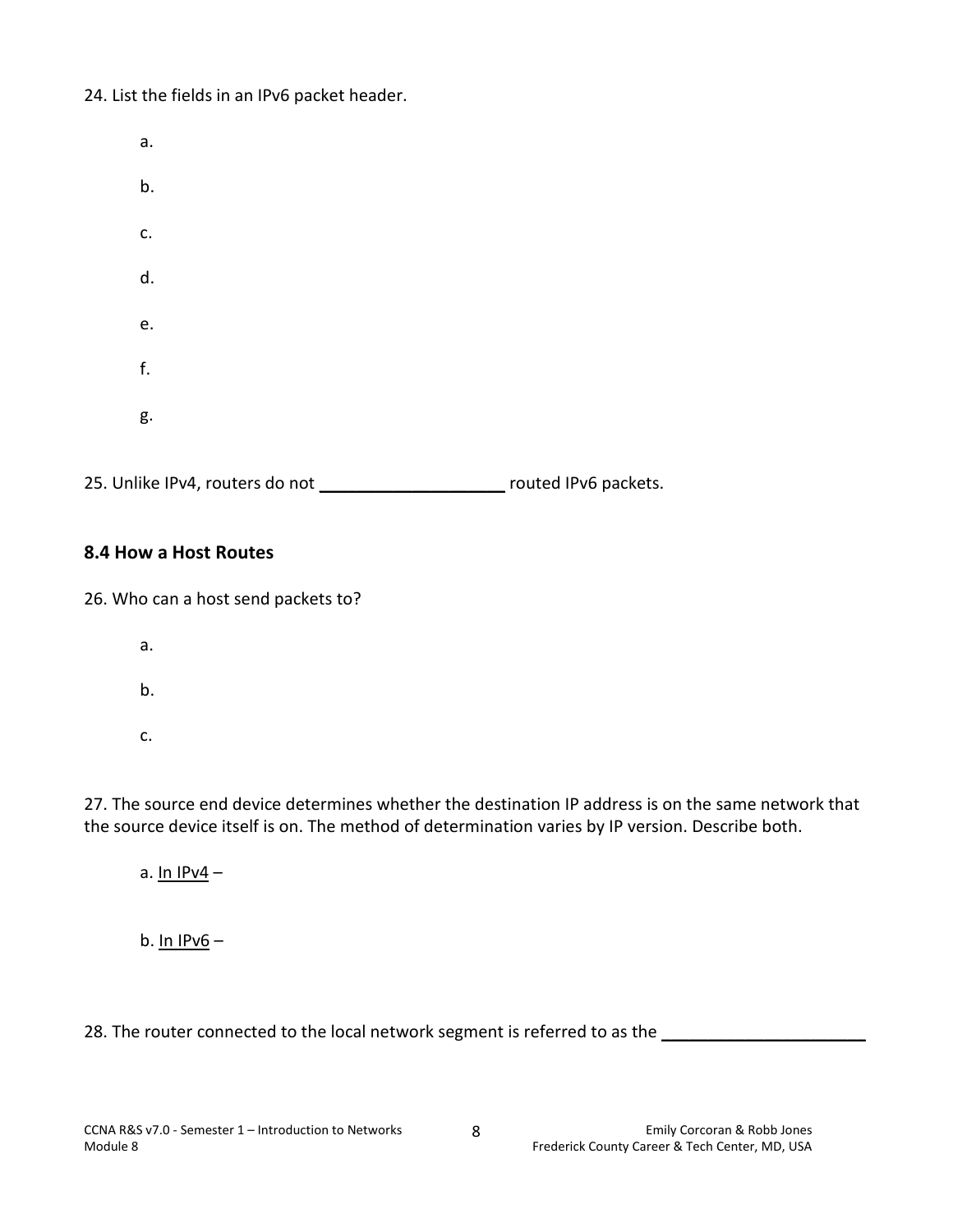29. What features are usually found on a default gateway?

|       | a.                                                                                                    |
|-------|-------------------------------------------------------------------------------------------------------|
|       | b.                                                                                                    |
|       | c.                                                                                                    |
|       |                                                                                                       |
| 30. A | is required to send traffic outside of the local network.                                             |
|       | 31. In IPv4, the host receives the IPv4 address of the default gateway in one of two ways. These are: |
|       | a.                                                                                                    |
|       | b.                                                                                                    |
|       |                                                                                                       |
|       | 32. What two commands can be used on a Windows host to display the host routing table?                |
|       | a.                                                                                                    |

b.

33. The netstat -r command or the equivalent route print command displays three sections related to the current TCP/IP network connections. List and describe each.

a. \_\_\_\_\_\_\_\_\_\_\_\_\_\_\_\_\_\_\_\_\_\_\_\_\_\_\_\_\_\_\_\_\_\_\_\_\_\_\_ –  $b.$   $$ c.  $\frac{1}{2}$  –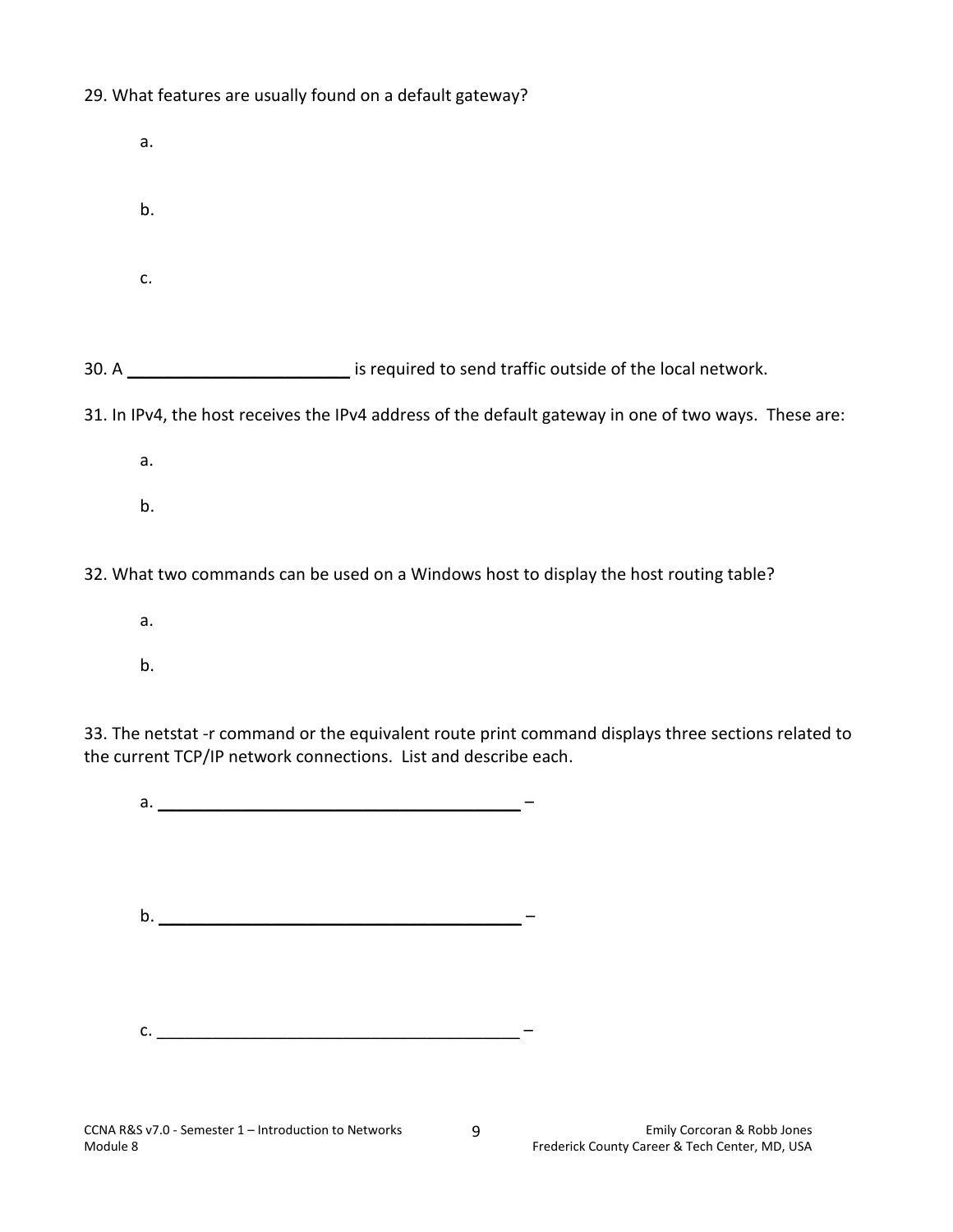## **8.5 Introduction to Routing**

34. Explain in detail what happens when a packet arrives on a router interface?

35. The routing table stores three types of route entries. List and describe each.

| $\mathsf{a}$ . $\qquad \qquad$ |  |
|--------------------------------|--|
|                                |  |
|                                |  |
|                                |  |
|                                |  |
|                                |  |
|                                |  |
| $\mathsf b.$ $\blacksquare$    |  |
|                                |  |
|                                |  |
|                                |  |
|                                |  |
| c.                             |  |
|                                |  |

36. A router can learn about remote networks in one of two ways. List and describe both.

a. \_\_\_\_\_\_\_\_\_\_\_\_\_\_\_\_\_\_\_\_\_\_\_\_\_\_\_\_\_\_\_\_\_\_\_\_\_\_\_ – b. \_\_\_\_\_\_\_\_\_\_\_\_\_\_\_\_\_\_\_\_\_\_\_\_\_\_\_\_\_\_\_\_\_\_\_\_\_\_\_ –

37. What happens if there is a change in the network topology of a network using static routes?